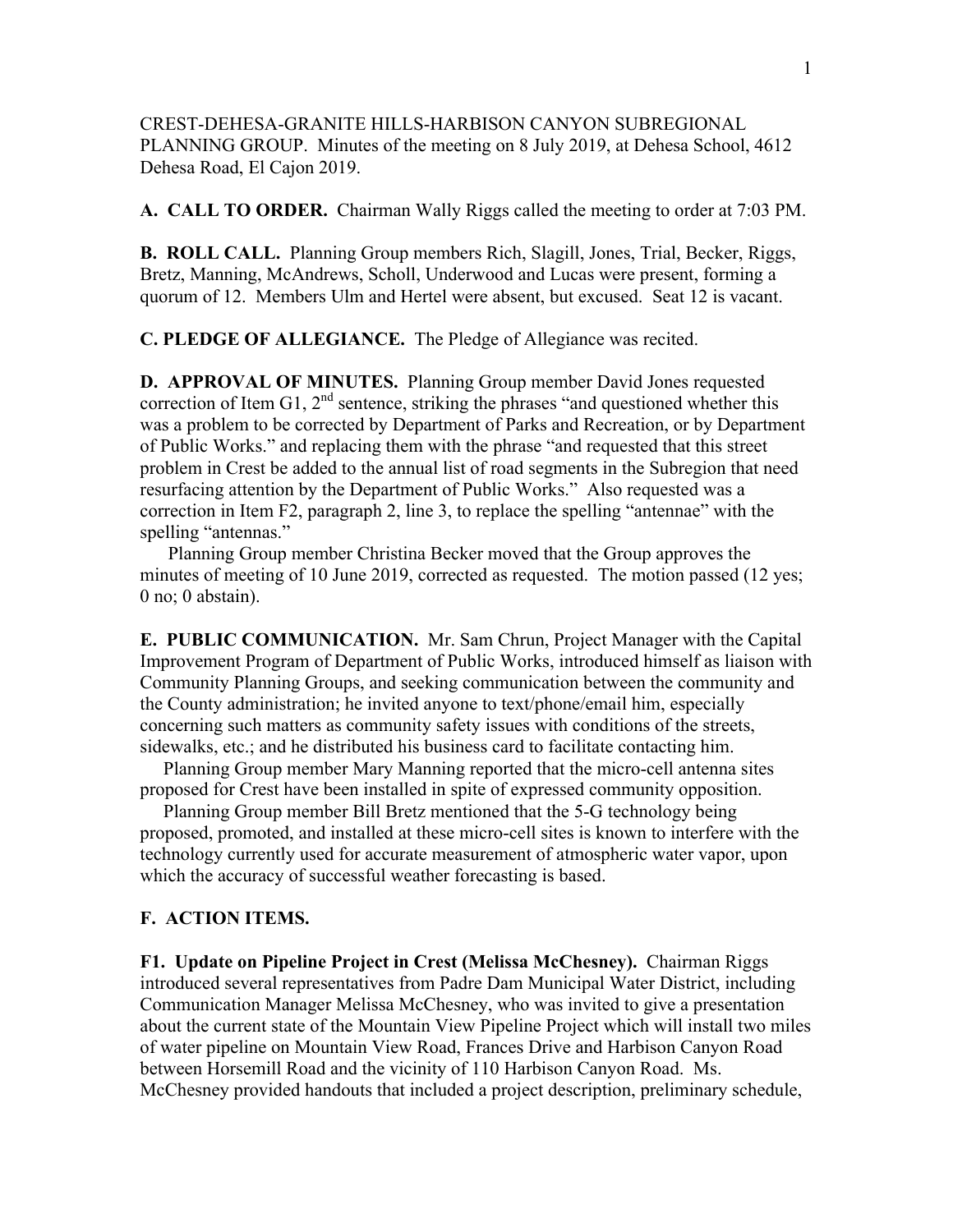aerial photographs of the project area with project features (new pipeline and 4 new hydrants), and a copy of a letter the District mailed to customers in its impacted service areas to inform them about the project. She explained that Padre Dam will conduct a community meeting in August/September 2019; it expects to begin construction in the fall of 2019, which will be completed in the summer of 2020; there are \$6M in Padre Dam Capital Improvement Program funds available for the project; but bidding on the project has not yet opened.

 Planning Group member Manning asked if Padre Dam is paying for the four new hydrants, and if the preliminary schedule is public information. Planning Group member Becker asked about project impacts to school bus schedules during times of constructionrelated traffic control and temporary one-lane roads. Planning Group member Trial asked about plans for post-construction road repair and/or repaving. Ms. McChesney told the Group that Padre Dam is paying for the hydrants; that the County permitting process requires it to consider traffic impacts, and the District already has been contacting the impacted school districts about school bus schedules; that Padre Dam has been coordinating with the County regarding a complete repaving of the road impacted by the project after its completion; and the preliminary schedule other information provided is public. There was no Planning Group action on this informative agenda item.

## **F2. TPM 21080 TE Bongiovani Project (minor subdivision) time extension**

,

**application.** Chairman Riggs explained that this application for a time extension is for parcel map TPM 21080, which is for a 2-lot, minor subdivision of a parcel being split into halves; that following original approval, a grading violation occurred; that Countyordered conditions were met by the property owner; that a Replacement map was approved (and recommended for approval by the Group) in 2008; that no evident development activity has occurred since then; and that the property owner now seeks a time extension of the approved TPM map due to expire soon, in order to avoid having to start the minor subdivision process all over again from its beginning, including paying all of the required fees all over again. The project, if approved and completed, has the potential to result in two more residences.

 Planning Group member Mary Manning moved the Group recommends approval of TPM 21090 TE, Bongiovani Minor Subdivision Project time extension request, as proposed. The motion passed (12 yes; 0 no; 0 abstain).

**F3. Special Events Ordinance update.** Chairman Riggs began Group review and discussion of the proposed update of the Department of Public Special Events Ordinance. The County is updating the existing ordinance for "Special Events" in and impacting its right-of-way and public roadways. Special Events include neighborhood block parties, athletic events, and parades.

 Discussion of Planning Group members included concerns about issues of parking not being adequately addressed in the ordinance; whether the Planning Group should be involved in reviewing proposals for Special Events that occur in the Subregion; that Planning Group review could be an important part of the community's information sharing systems about potentially impacting events; and that the proposed changes make the ordinance more community friendly and better protected from unwanted impacts of Special Events.